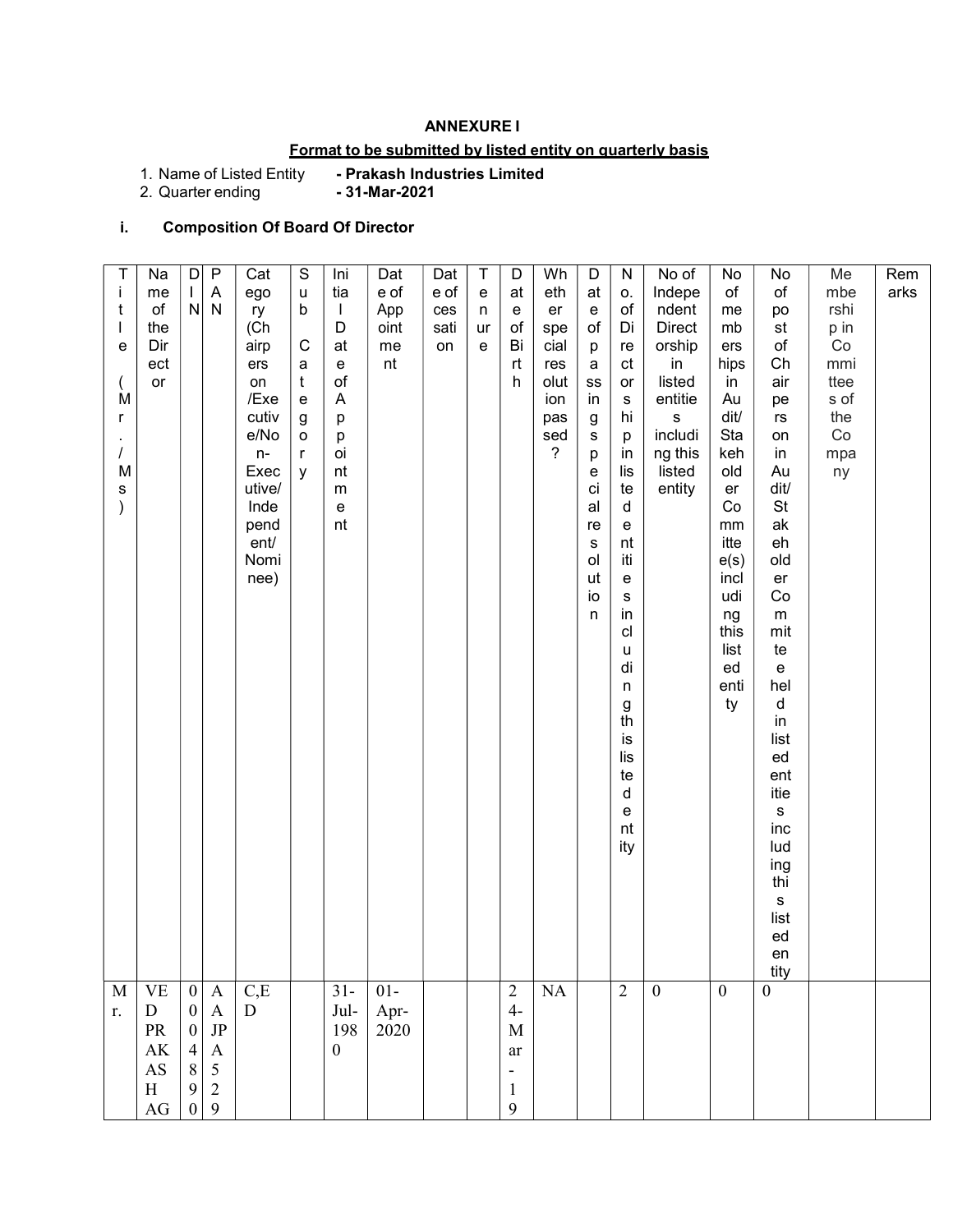|                   | ${\sf AR}$<br>W<br>${\rm AL}$                                                                                   | $\boldsymbol{7}$                                                                                                                  | $\sqrt{2}$<br>$\mathbf M$                                                                                                                                              |                            |                          |                                                     |                        |                    | 5<br>6                                                                                                                            |           |                |                  |                |                  |                                 |  |
|-------------------|-----------------------------------------------------------------------------------------------------------------|-----------------------------------------------------------------------------------------------------------------------------------|------------------------------------------------------------------------------------------------------------------------------------------------------------------------|----------------------------|--------------------------|-----------------------------------------------------|------------------------|--------------------|-----------------------------------------------------------------------------------------------------------------------------------|-----------|----------------|------------------|----------------|------------------|---------------------------------|--|
| M<br>r.           | $\rm{VI}$<br>$\rm KR$<br>$\mathbf{A}$<br>$\mathbf M$<br>$\rm{AG}$<br>${\sf AR}$<br>W<br>AL                      | $\boldsymbol{0}$<br>$\boldsymbol{0}$<br>$\boldsymbol{0}$<br>5<br>$\overline{4}$<br>$\,1$<br>$\begin{array}{c} 2 \\ 5 \end{array}$ | $\mathbf{A}$<br>$\, {\bf B}$<br>$\mathbf U$<br>$\, {\bf P}$<br>$\boldsymbol{\rm{A}}$<br>$\sqrt{ }$<br>$\mathbf{9}$<br>$\overline{9}$<br>5<br>$\mathbf F$               | $\mathop{\rm ED}\nolimits$ | $\mathbf M$<br>${\rm D}$ | $28 -$<br>Ma<br>$y-$<br>200<br>5                    | $01-$<br>Apr-<br>2018  |                    | $\boldsymbol{0}$<br>$4-$<br>${\bf D}$<br>$\rm ec$<br>-<br>$\mathbf{1}$<br>9<br>$\sqrt{ }$<br>$\,$ $\,$                            | NA        | $\overline{2}$ | $\boldsymbol{0}$ | $\overline{2}$ | $\boldsymbol{0}$ | <b>RMC</b>                      |  |
| $\mathbf M$<br>r. | KA<br>$\rm NH$<br>$\mathbf{A}$<br>$\mathbf{A}\mathbf{G}$<br>${\sf AR}$<br>W<br>${\rm AL}$                       | $\overline{0}$<br>$\sqrt{6}$<br>$\,8\,$<br>8<br>5<br>$\frac{5}{2}$<br>9                                                           | $\overline{A}$<br>$\mathcal{O}$<br>$\mathbf T$<br>$\, {\bf P}$<br>$\boldsymbol{\rm{A}}$<br>$\mathfrak{Z}$<br>$\overline{9}$<br>$\sqrt{2}$<br>6<br>$\mathbf N$          | ED                         | $\mathbf M$<br>${\rm D}$ | $28 -$<br>Ma<br>$y-$<br>201<br>$\overline{4}$       | $01-$<br>Apr-<br>2019  |                    | $\sqrt{2}$<br>$2-$<br>$\mathcal O$<br>$\mathsf{ct}$<br>$\overline{\phantom{0}}$<br>$\mathbf{1}$<br>9<br>9<br>$\mathbf{1}$         | NA        | $\overline{2}$ | $\boldsymbol{0}$ | $\overline{1}$ | $\boldsymbol{0}$ | SC                              |  |
| $\mathbf M$<br>r. | PA<br>$\rm NC$<br>HA<br>$\mathbf M$<br>LA<br>$\mathbf{L}$<br>GU<br>PT<br>$\boldsymbol{\mathsf{A}}$              | $\boldsymbol{0}$<br>$\boldsymbol{0}$<br>$\boldsymbol{0}$<br>$\overline{4}$<br>$\,8\,$<br>$\,$ $\,$<br>6<br>8                      | $\mathbf{A}$<br>$\mathsf{C}$<br>$\boldsymbol{\mathrm{H}}$<br>${\bf P}$<br>${\bf G}$<br>$\boldsymbol{7}$<br>$\boldsymbol{7}$<br>$\sqrt{2}$<br>$\mathbf{1}$<br>${\bf P}$ | $\mathop{\rm ED}\nolimits$ |                          | $07 -$<br>No<br>$\mathbf{V}$ –<br>201<br>1          | $01 -$<br>Apr-<br>2018 |                    | $\boldsymbol{0}$<br>$5-$<br>$\boldsymbol{\mathsf{A}}$<br>pr<br>$\overline{\phantom{a}}$<br>$\mathbf{1}$<br>9<br>5<br>$\mathbf{1}$ | <b>NA</b> | $\mathbf{1}$   | $\boldsymbol{0}$ | $\overline{2}$ | $\boldsymbol{0}$ | AC,SC<br>,RC                    |  |
| $\mathbf M$<br>r. | YO<br>${\rm GI}$<br>ND<br>$\rm ER$<br>$\rm NA$<br>TH<br>$\operatorname{CH}$<br>${\rm U}{\rm G}$<br>$\, {\rm H}$ | $\boldsymbol{0}$<br>$\sqrt{2}$<br>$\begin{array}{c} 2 \\ 2 \\ 5 \end{array}$<br>$\mathbf{9}$<br>6<br>$\mathbf{1}$                 | $\boldsymbol{\mathsf{A}}$<br>$\, {\bf B}$<br>L<br>$\, {\bf P}$<br>$\mathsf C$<br>$\sqrt{5}$<br>$\sqrt{6}$<br>$\boldsymbol{7}$<br>$\mathbf{1}$<br>${\bf R}$             | ID                         |                          | $14-$<br>$\rm No$<br>$V -$<br>201<br>$\overline{3}$ | $01 -$<br>Apr-<br>2019 | $8\,$<br>$\,8\,$   | $\mathbf{1}$<br>$7-$<br>M<br>ar<br>$\overline{\phantom{a}}$<br>$\mathbf{1}$<br>$\boldsymbol{9}$<br>5<br>$\boldsymbol{0}$          | NA        | $\mathbf{1}$   | $\mathbf{1}$     | $\mathbf{1}$   | $\mathbf{1}$     | AC, N<br>RC                     |  |
| $\mathbf M$<br>r. | $\mathbf M$<br>$\bf{A}$<br>MR<br>AJ<br>$\rm{AG}$<br>${\sf AR}$<br>W                                             | $\boldsymbol{0}$<br>$\boldsymbol{0}$<br>$\mathbf{1}$<br>$\,8\,$<br>$\boldsymbol{0}$<br>6<br>$\boldsymbol{7}$                      | $\boldsymbol{\mathsf{A}}$<br>$\mathbf{A}$<br>$\mathbf F$<br>$\, {\bf P}$<br>$\mathbf{A}$<br>$\mathbf{1}$<br>$\boldsymbol{0}$                                           | $\rm ID$                   |                          | $14-$<br>No<br>$V -$<br>201<br>$\overline{3}$       | $01-$<br>Apr-<br>2019  | $\,8\,$<br>$\,8\,$ | $\boldsymbol{0}$<br>$7-$<br>Ja<br>$n-$<br>$\mathbf{1}$<br>$\boldsymbol{9}$<br>5                                                   | NA        | $\mathbf{1}$   | $\mathbf{1}$     | $\mathbf{1}$   | $\overline{0}$   | AC,N<br>$\mathbb{R}\mathcal{C}$ |  |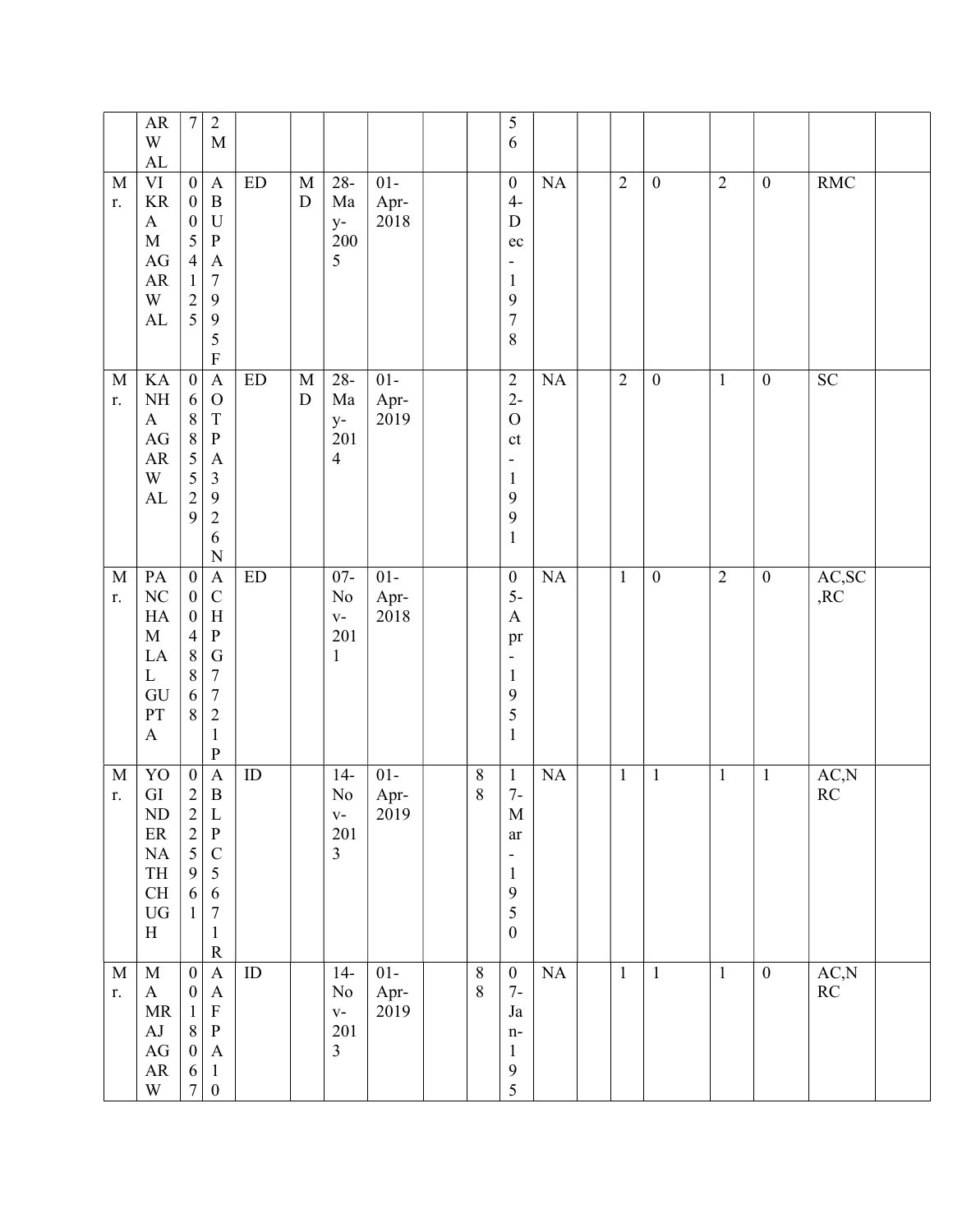|                                                               | $\mathbf{AL}$                                                                                                           | $\mathbf{1}$                                                                                                                                 | $\boldsymbol{0}$<br>$\overline{4}$<br>$\mathbf{P}$                                                                                                           |                 |                                                                          |                        |                                         | 8                                                                                                                             |    |                |                |                  |                  |               |  |
|---------------------------------------------------------------|-------------------------------------------------------------------------------------------------------------------------|----------------------------------------------------------------------------------------------------------------------------------------------|--------------------------------------------------------------------------------------------------------------------------------------------------------------|-----------------|--------------------------------------------------------------------------|------------------------|-----------------------------------------|-------------------------------------------------------------------------------------------------------------------------------|----|----------------|----------------|------------------|------------------|---------------|--|
| $\mathbf M$<br>$\mathbf{r}\mathbf{s}$<br>$\ddot{\phantom{0}}$ | PU<br>RN<br>$\rm IM$<br>$\mathbf{A}$<br>GU<br>PT<br>$\boldsymbol{\mathrm{A}}$                                           | $\boldsymbol{0}$<br>6<br>$\, 8$<br>$\,8\,$<br>$\overline{5}$<br>$\overline{7}$<br>$\overline{\mathbf{3}}$<br>8                               | $\mathbf{A}$<br>${\bf G}$<br>$\mathbf Y$<br>${\bf P}$<br>${\bf G}$<br>$\mathfrak{S}$<br>$\overline{4}$<br>$\overline{7}$<br>$\overline{2}$<br>$\overline{C}$ | $\rm ID$        | $28 -$<br>Ma<br>$y-$<br>201<br>$\overline{4}$                            | $01-$<br>Apr-<br>2019  | $8\,$<br>$\overline{2}$                 | $\mathbf{1}$<br>$9-$<br>$\overline{O}$<br>ct<br>$\overline{\phantom{0}}$<br>$\mathbf{1}$<br>9<br>8<br>$\overline{\mathbf{3}}$ | NA | $\mathbf{1}$   | $\mathbf{1}$   | $\overline{2}$   | $\mathbf{1}$     | AC,SC<br>,NRC |  |
| $\mathbf M$<br>r.                                             | $\operatorname{SA}$<br><b>TIS</b><br>H<br>CH<br>${\rm AN}$<br>$\rm DE$<br>$\mathbf R$<br>GO<br>${\rm SA}$<br>${\rm IN}$ | $\boldsymbol{0}$<br>$8\phantom{.}$<br>$\overline{2}$<br>$\boldsymbol{0}$<br>$\overline{2}$<br>$\mathbf{1}$<br>$\overline{3}$<br>$\mathbf{0}$ | $\mathbf A$<br>$\mathbf{A}$<br>$\, {\rm H}$<br>${\bf P}$<br>${\bf G}$<br>9<br>$\,8\,$<br>$\overline{2}$<br>$\overline{4}$<br>$\, {\bf B}$                    | $\overline{ID}$ | $13-$<br>Au<br>$g-$<br>201<br>$8\,$                                      | $13-$<br>Aug-<br>2018  | $\overline{\mathbf{3}}$<br>$\mathbf{1}$ | $\mathbf{1}$<br>$7-$<br>Ju<br>$\mathbf{1}$<br>$\mathbf{1}$<br>9<br>5<br>$\mathbf{1}$                                          | NA | $\overline{2}$ | $\overline{2}$ | $\mathbf{1}$     | $\overline{0}$   | AC            |  |
| M<br>r.                                                       | SU<br>$\mathbf{N}\mathbf{I}$<br>$\mathbf L$<br>$\rm KU$<br>$\mathbf M$<br>${\sf AR}$                                    | $\boldsymbol{0}$<br>$\,8\,$<br>$\boldsymbol{0}$<br>$\overline{4}$<br>$\overline{7}$<br>$\overline{4}$<br>$\,$ 8 $\,$<br>$\overline{2}$       | $\mathbf{A}$<br>$\, {\bf P}$<br>${\bf E}$<br>$\overline{\mathbf{P}}$<br>$\rm K$<br>$\overline{4}$<br>$\overline{4}$<br>9<br>$\overline{2}$<br>$\overline{B}$ | ID              | $04 -$<br>Feb<br>$\overline{\phantom{a}}$<br>$202\,$<br>$\boldsymbol{0}$ | $04 -$<br>Feb-<br>2020 | $\mathbf{1}$<br>3                       | $\mathbf{1}$<br>$6-$<br>$\mathbf{A}$<br>u<br>$g-$<br>$\mathbf{1}$<br>9<br>$\overline{7}$<br>$\overline{\mathbf{3}}$           | NA | $\mathbf{1}$   | $\mathbf{1}$   | $\boldsymbol{0}$ | $\boldsymbol{0}$ |               |  |

| Company Remarks        |     |
|------------------------|-----|
| Whether Permanent      | Yes |
| chairperson appointed  |     |
| Whether Chairperson is | Yes |
| related to MD or CEO   |     |

# ii. Composition of Committees

# a. Audit Committee

| Sr.<br>No. | Name of the Director          | Category | Chairperson/Membership | Appointment<br>Date | <b>Cessation Date</b> |
|------------|-------------------------------|----------|------------------------|---------------------|-----------------------|
|            | YOGINDER NATH<br><b>CHUGH</b> | ID       | Chairperson            | $14-Nov-2013$       |                       |
|            | <b>MAMRAJ AGARWAL</b>         | ID       | Member                 | $14-Nov-2013$       |                       |
|            | PURNIMA GUPTA                 | ID       | Member                 | 28-May-2014         |                       |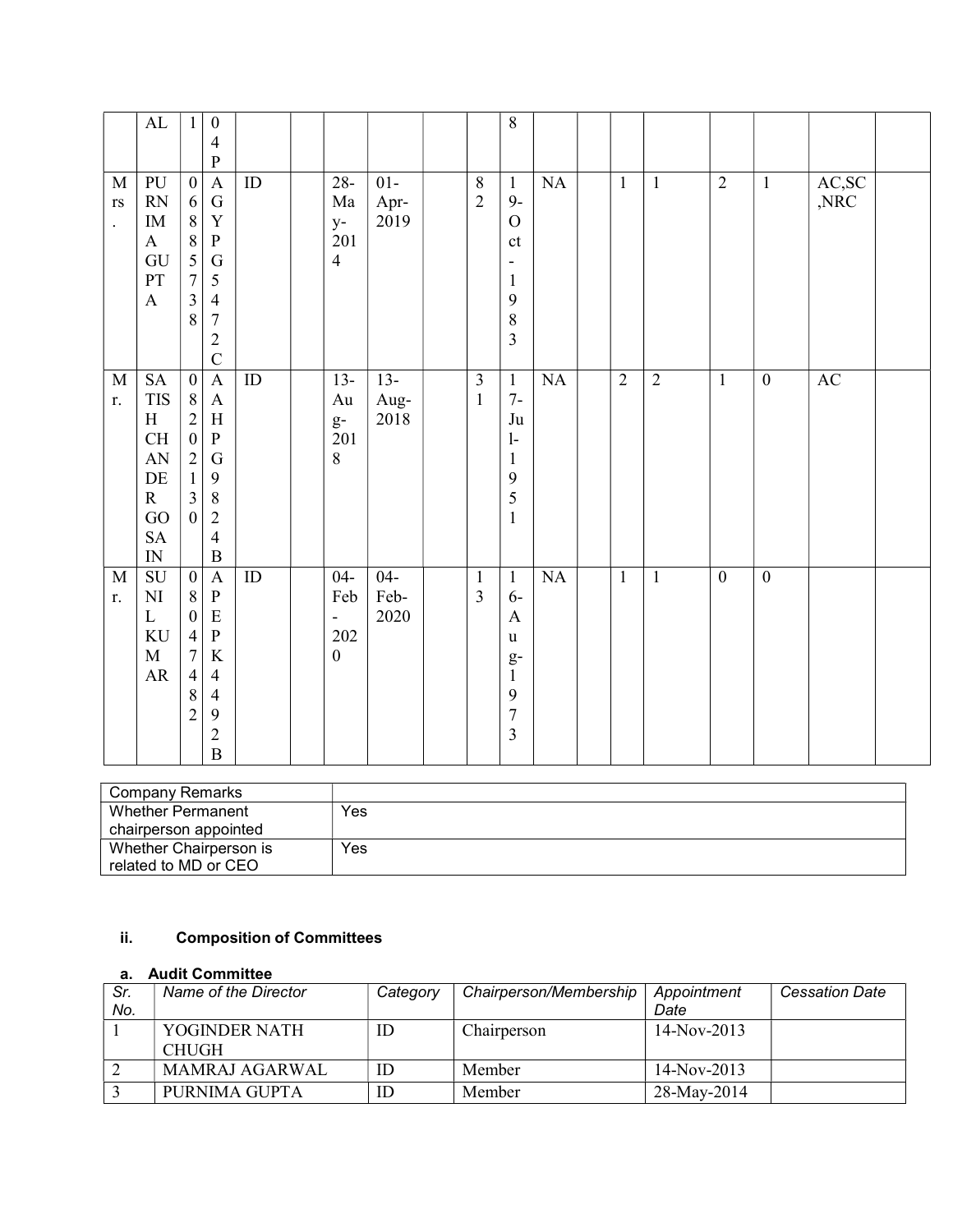| <b>GUPT</b><br>PANCHAM L.<br>.AL | ED                 | Member | $.7 - Oct-2017$ |
|----------------------------------|--------------------|--------|-----------------|
| <b>SATISH CHANDER</b>            | $\mathbf{m}$<br>ΙD | Member | 23-Dec-2019     |
| <b>GOSAIN</b>                    |                    |        |                 |

|                | <b>Company Remarks</b>                 |          |                        |             |                       |
|----------------|----------------------------------------|----------|------------------------|-------------|-----------------------|
|                | <b>Whether Permanent</b>               | Yes      |                        |             |                       |
|                | chairperson appointed                  |          |                        |             |                       |
|                | b. Stakeholders Relationship Committee |          |                        |             |                       |
| Sr.            | Name of the Director                   | Category | Chairperson/Membership | Appointment | <b>Cessation Date</b> |
| No.            |                                        |          |                        | Date        |                       |
|                | PURNIMA GUPTA                          | ID       | Chairperson            | 17-Oct-2017 |                       |
| $\overline{2}$ | <b>KANHA AGARWAL</b>                   | ED       | Member                 | 31-Aug-2020 |                       |
| 3              | PANCHAM LAL                            | ED       | Member                 | 17-Oct-2017 |                       |
|                | <b>GUPTA</b>                           |          |                        |             |                       |

| Company Remarks           |     |
|---------------------------|-----|
| Whether<br>-<br>Permanent | Yes |
| appointed<br>chairperson  |     |

## c. Risk Management Committee

| Sr.<br>No. | Name of the Director | Category | Chairperson/Membership | Appointment<br>Date | <b>Cessation Date</b> |
|------------|----------------------|----------|------------------------|---------------------|-----------------------|
|            | VIKRAM AGARWAL       | ED.      | Chairperson            | $14-Nov-2014$       |                       |
|            | <b>PANCHAM LAL</b>   | ED       | Member                 | $14-Nov-2014$       |                       |
|            | <b>GUPTA</b>         |          |                        |                     |                       |

| Company Remarks       |     |
|-----------------------|-----|
| Whether<br>Permanent  | Yes |
| chairperson appointed |     |

# d. Nomination and Remuneration Committee

| Sr.<br>No. | Name of the Director          | Category | Chairperson/Membership | Appointment<br>Date | <b>Cessation Date</b> |
|------------|-------------------------------|----------|------------------------|---------------------|-----------------------|
|            | YOGINDER NATH<br><b>CHUGH</b> | ID       | Chairperson            | $14-Nov-2013$       |                       |
|            | <b>MAMRAJ AGARWAL</b>         | ID       | Member                 | $17-Oct-2017$       |                       |
|            | PURNIMA GUPTA                 | ID       | Member                 | $10$ -Jul-2018      |                       |

| ' ompanyٽ<br>Remarks          |     |
|-------------------------------|-----|
| <b>Whether</b> F<br>Permanent | Yes |
| chairperson appointed         |     |

# iii. Meeting of Board of Directors

| Date(s) of Meeting<br>(if any) in the<br>previous quarter | Date(s) of Meeting<br>(if any) in the<br>relevant quarter | Whether<br>requirement of<br>Quorum met | Number of<br>Directors present | <b>Number of Independent</b><br>Directors present |
|-----------------------------------------------------------|-----------------------------------------------------------|-----------------------------------------|--------------------------------|---------------------------------------------------|
| 23-Oct-2020                                               |                                                           | Yes                                     |                                |                                                   |
| $10-Nov-2020$                                             | 08-Feb-2021                                               | Yes                                     |                                |                                                   |

| `ompar∨ب<br>Remarks<br>ndani        |    |
|-------------------------------------|----|
| aap<br>mum.<br>petween any<br>Maxir | 89 |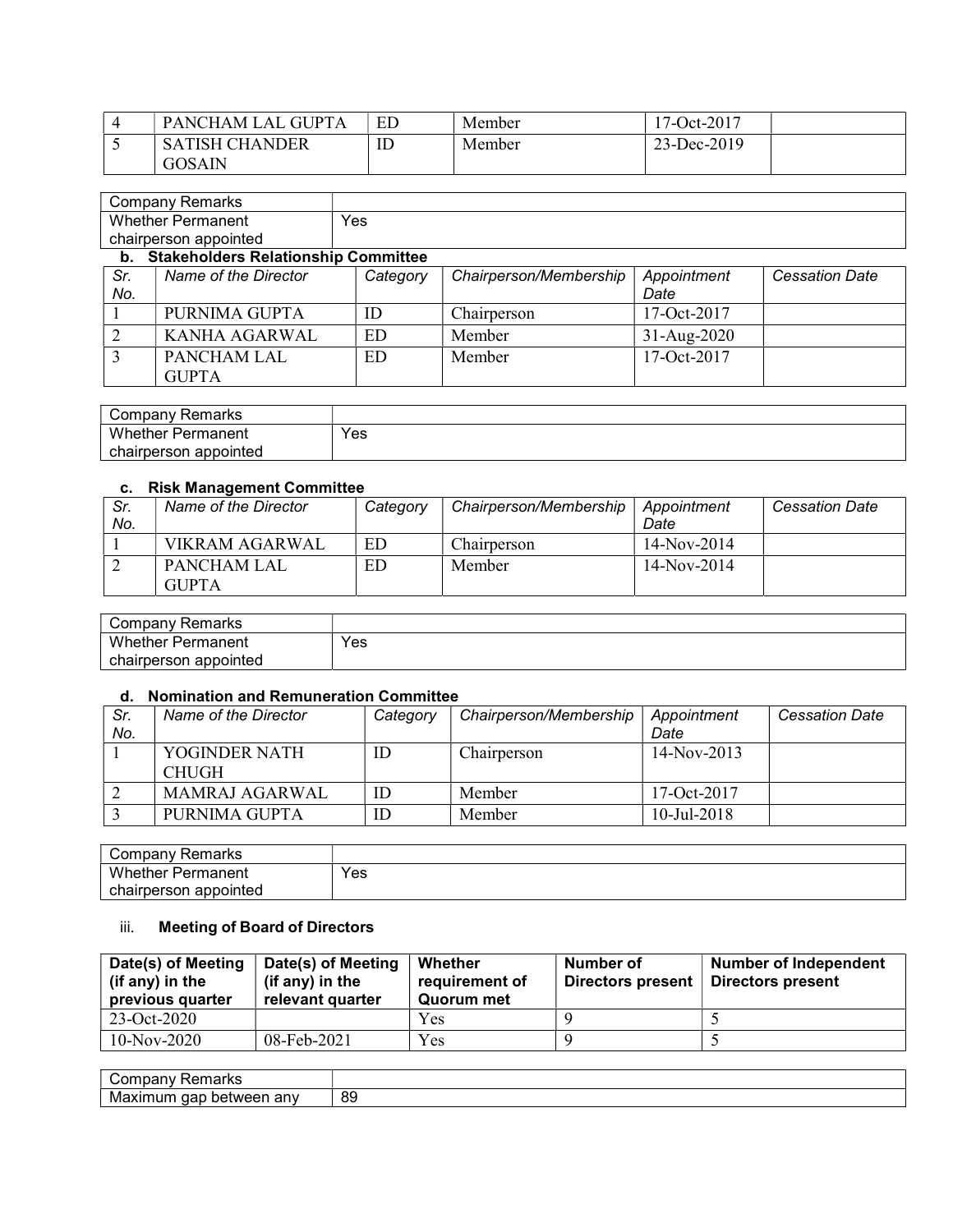| number of<br>two<br>consecutive<br>. Lin |  |
|------------------------------------------|--|
|                                          |  |
| days                                     |  |

#### iv. Meeting of Committees

| Name of the<br><b>Committee</b> | Date(s) of<br>meeting during<br>of the committee<br>in the previous<br>quarter | Date(s) of<br>meeting of the<br>committee in the<br>relevant quarter | Whether<br>requirement<br>of Quorum<br>met (Yes/No) | <b>Number of</b><br><b>Directors</b><br>present | Number of<br>independent<br>directors<br>present |
|---------------------------------|--------------------------------------------------------------------------------|----------------------------------------------------------------------|-----------------------------------------------------|-------------------------------------------------|--------------------------------------------------|
| <b>Audit Committee</b>          | 10-Nov-2020                                                                    | 08-Feb-2021                                                          | Yes                                                 | 5                                               | 4                                                |
| <b>Stakeholders</b>             | $10-Oct-2020$                                                                  | $12$ -Jan-2021                                                       | Yes                                                 | 3                                               |                                                  |
| Relationship                    |                                                                                |                                                                      |                                                     |                                                 |                                                  |
| Committee                       |                                                                                |                                                                      |                                                     |                                                 |                                                  |
| Risk Management                 |                                                                                | 08-Feb-2021                                                          | Yes                                                 | $\overline{2}$                                  | $\Omega$                                         |
| Committee                       |                                                                                |                                                                      |                                                     |                                                 |                                                  |
| Nomination &                    |                                                                                | 08-Feb-2021                                                          | Yes                                                 | 3                                               | 3                                                |
| Remuneration                    |                                                                                |                                                                      |                                                     |                                                 |                                                  |
| Committee                       |                                                                                |                                                                      |                                                     |                                                 |                                                  |

| Company Remarks               |    |
|-------------------------------|----|
| Maximum gap between any       | 89 |
| two consecutive (in number of |    |
| days) [Only for Audit         |    |
| Committeel                    |    |

#### v. Related Party Transactions

| <b>Subject</b>                                                                                            | <b>Compliance status</b><br>(Yes/No/NA) | <b>Remark</b> |
|-----------------------------------------------------------------------------------------------------------|-----------------------------------------|---------------|
| Whether prior approval of audit committee obtained                                                        | Yes                                     |               |
| Whether shareholder approval obtained for material RPT                                                    | Not Applicable                          |               |
| Whether details of RPT entered into pursuant to omnibus<br>approval have been reviewed by Audit Committee | Yes                                     |               |

| Disclosure of notes on related  |  |
|---------------------------------|--|
| party transactions and          |  |
| Disclosure of notes of material |  |
| related party transactions      |  |

## VI. Affirmations

- 1. The composition of Board of Directors is in terms of SEBI (Listing obligations and disclosure requirements) Regulations, 2015. - Yes
- 2. The composition of the following committees is in terms of SEBI(Listing obligations and disclosure requirements) Regulations, 2015
	- a. Audit Committee Yes
	- b. Nomination & remuneration committee Yes
	- c. Stakeholders relationship committee Yes
	- d. Risk management committee (applicable to the top 100 listed entities) Yes
- 3. The committee members have been made aware of their powers, role and responsibilities as specified in SEBI (Listing obligations and disclosure requirements) Regulations, 2015. - Yes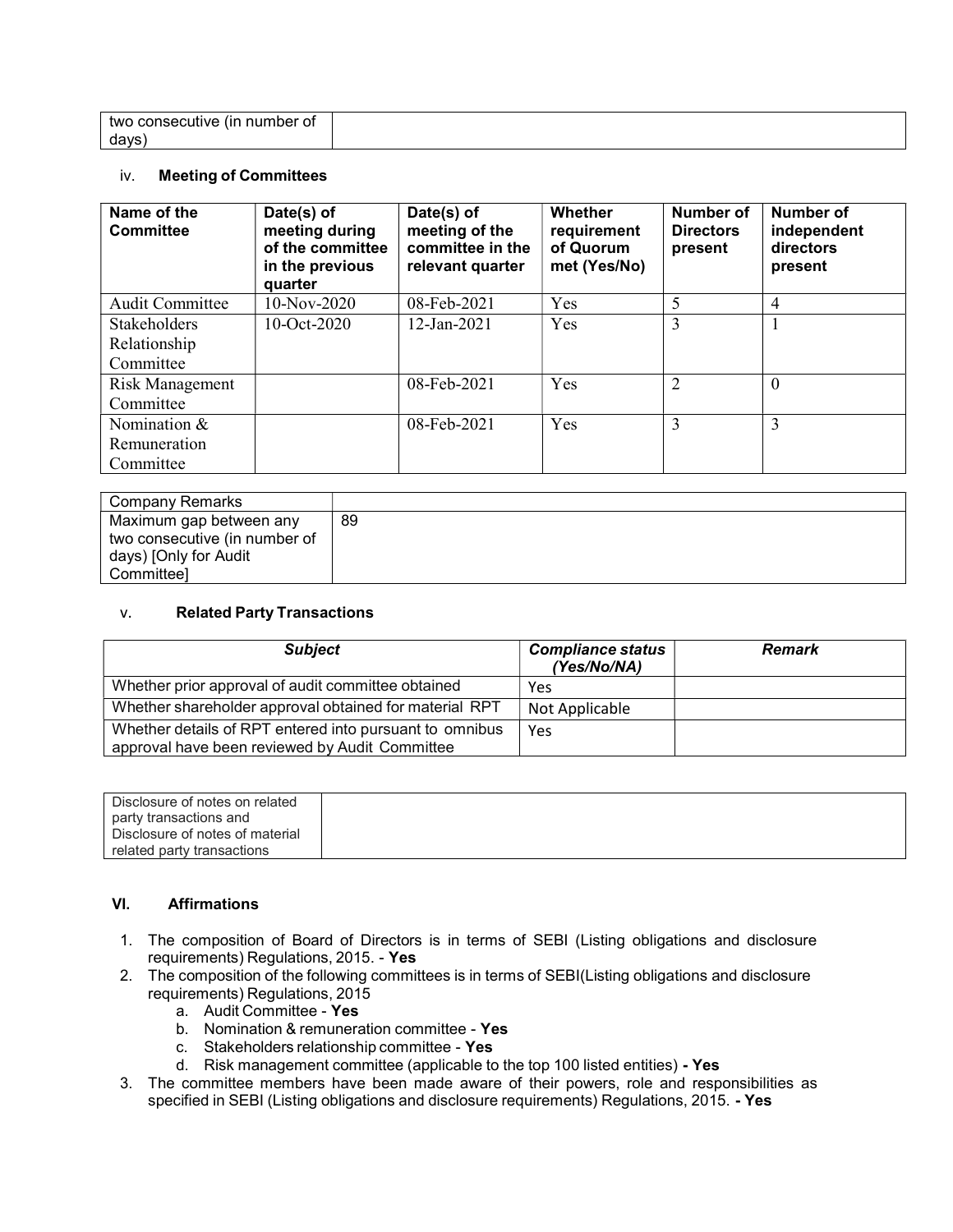- 4. The meetings of the board of directors and the above committees have been conducted in the manner as specified in SEBI (Listing obligations and disclosure requirements) Regulations, 2015.- Yes
- 5. a. This report and/or the report submitted in the previous quarter has been placed before Board of Directors. - Yes

b. Any comments/observations/advice of Board of Directors may be mentioned here:

Name : SHRI ASHWINI KUMAR<br>Designation : Company Secretary & C Company Secretary & Compliance Officer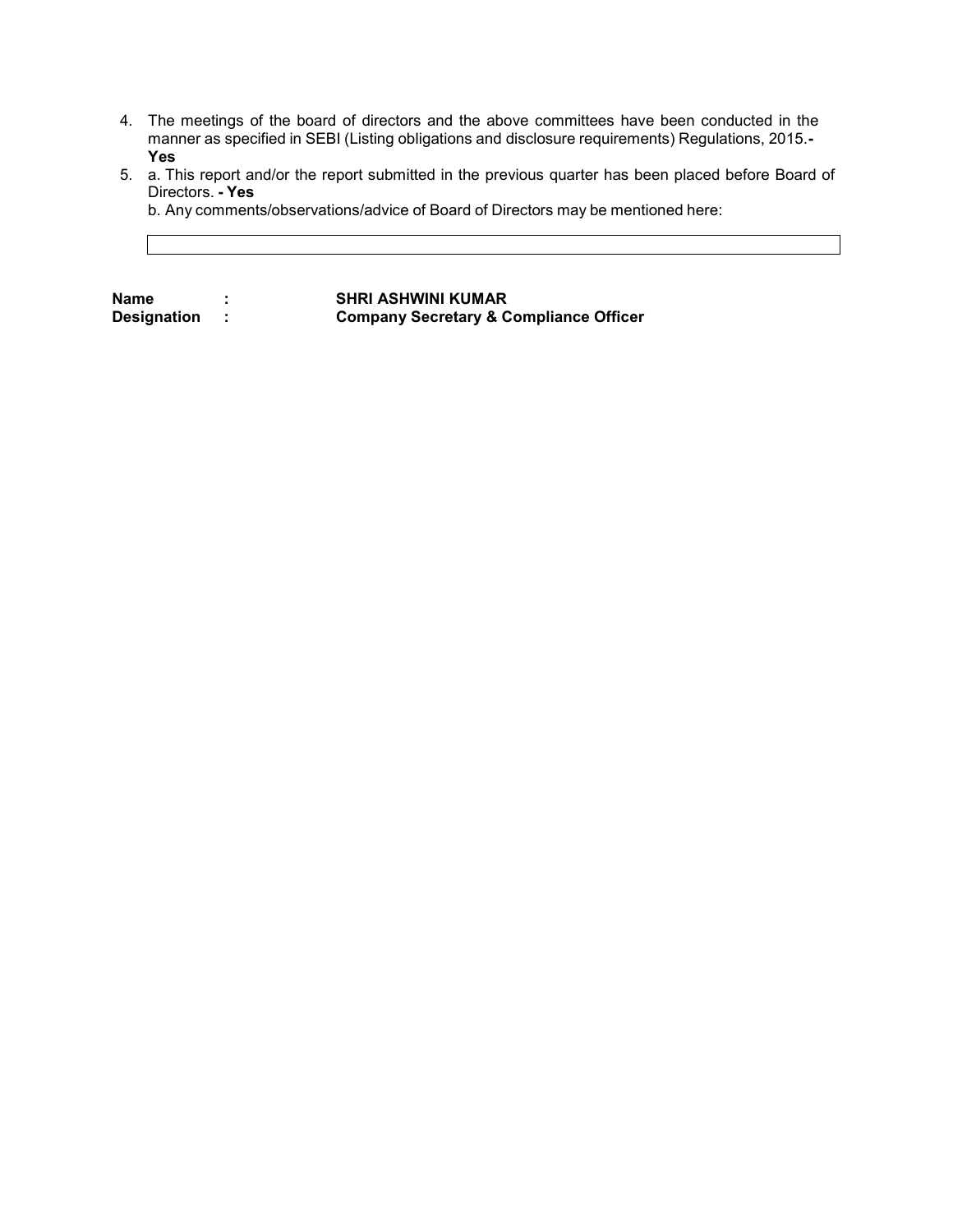## ANNEXURE II

#### Format to be submitted by listed entity at the end of the financial year (for the whole of financial year)

| <b>Complianc</b><br><b>Item</b><br>Website<br>Company Remark<br>e status |  |
|--------------------------------------------------------------------------|--|
|                                                                          |  |
|                                                                          |  |
| As per regulation 46(2) of the LODR:                                     |  |
| Details of business<br>Yes<br>www.prakash.com                            |  |
| Terms and conditions of appointment of<br>Yes<br>www.prakash.com         |  |
| Composition of various committees of<br>Yes<br>www.prakash.com           |  |
| Code of conduct of board of directors and<br>Yes<br>www.prakash.com      |  |
| Details of establishment of vigil mechanism/Yes<br>www.prakash.com       |  |
| Criteria of making payments to non-<br>Yes<br>www.prakash.com            |  |
| Policy on dealing with related party<br>Yes<br>www.prakash.com           |  |
| Policy for determining 'material' subsidiaries Yes<br>www.prakash.com    |  |
| Details of familiarization programs imparted Yes<br>www.prakash.com      |  |
| Email address for grievance redressal and<br>Yes<br>www.prakash.com      |  |
| other relevant details entity who are                                    |  |
| Contact information of the designated<br>Yes<br>www.prakash.com          |  |
| <b>Financial results</b><br>Yes<br>www.prakash.com                       |  |
| Yes<br>Shareholding pattern<br>www.prakash.com                           |  |
| Details of agreements entered into with the<br>Not                       |  |
| media companies and/or their associates<br>Applicable                    |  |
| Schedule of analyst or institutional investor<br>Yes<br>www.prakash.com  |  |
| meet and presentations madeby the listed                                 |  |
| New name and the old name of the listed<br>Not                           |  |
| Advertisements as per regulation 47 (1)<br>Yes<br>www.prakash.com        |  |
| Credit rating or revision in credit rating<br>Yes<br>www.prakash.com     |  |
| Separate audited financial statements of<br>Not                          |  |
| As per other regulations of the LODR:                                    |  |
| Whether company has provided information<br>www.prakash.com<br>Yes       |  |
| under separate section on its website as<br>per Regulation 46(2)         |  |
| Materiality Policy as per Regulation 30<br>Yes<br>www.prakash.com        |  |
| Dividend Distribution policy as per<br><b>Not</b>                        |  |
| It is certified that these contents on the<br>Yes<br>www.prakash.com     |  |
| <b>Il Annual Affirmations</b>                                            |  |
| <b>Particulars</b><br><b>Regulation</b><br>Compl<br>Company              |  |
| <b>Number</b><br>iance<br>Remark                                         |  |
| <u>status</u>                                                            |  |
| Independent director(s) have been<br>$16(1)(b)$ & $25(6)$                |  |
| appointed in terms of specified criteria of<br>Yes                       |  |
| 'independence' and/or 'eligibility'                                      |  |
| <b>Board composition</b><br>$17(1), 17(1A)$ &<br>Yes<br>17(1B)           |  |
| 17(2)<br><b>Meeting of Board of directors</b><br>Yes                     |  |
| 17(2A)<br>Quorum of Board meeting<br>Yes                                 |  |
| <b>Review of Compliance Reports</b><br>17(3)<br>Yes                      |  |
| 17(4)<br>Plans for orderly succession for<br>Yes                         |  |
| appointments                                                             |  |
| Code of Conduct<br>17(5)<br><u>Yes</u>                                   |  |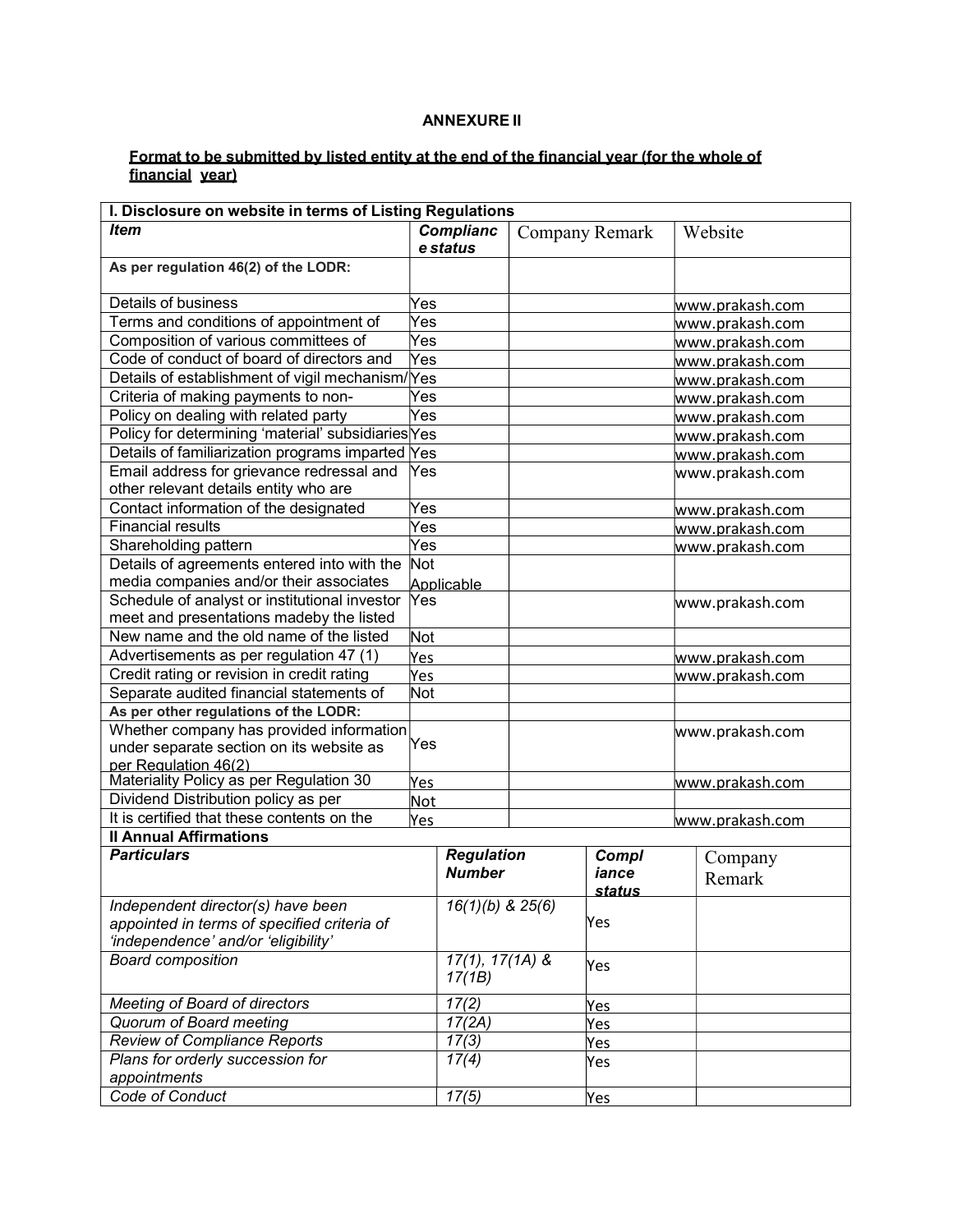| Fees/compensation                              | $\frac{1}{7(6)}$                 | Yes                   |  |
|------------------------------------------------|----------------------------------|-----------------------|--|
| Minimum Information                            | 17(7)                            | Yes                   |  |
| <b>Compliance Certificate</b>                  | 17(8)                            | Yes                   |  |
| Risk Assessment & Management                   | 17(9)                            | Yes                   |  |
| Performance Evaluation of Independent          | 17(10)                           | Yes                   |  |
| <b>Directors</b>                               |                                  |                       |  |
| Recommendation of Board                        | 17(11)                           | Yes                   |  |
| Maximum number of directorship                 | 17A                              | Yes                   |  |
| <b>Composition of Audit Committee</b>          | 18(1)                            | Yes                   |  |
| <b>Meeting of Audit Committee</b>              | 18(2)                            | Yes                   |  |
| Composition of nomination & remuneration       | $19(1)$ & (2)                    | Yes                   |  |
| committee                                      |                                  |                       |  |
| Quorum of Nomination and Remuneration          |                                  | Yes                   |  |
| Committee meeting                              | 19(2A)                           |                       |  |
| Meeting of nomination & remuneration           |                                  | Yes                   |  |
| committee                                      | 19(3A)                           |                       |  |
| <b>Composition of Stakeholder Relationship</b> | $20(1)$ , $20(2)$ and            | Yes                   |  |
| Committee                                      | 20(2A)                           |                       |  |
| Meeting of stakeholder relationship            |                                  | Yes                   |  |
| committee                                      | 20(3A)                           |                       |  |
| Composition and role of risk management        | 21(1), (2), (3), (4)             | Yes                   |  |
| committee                                      |                                  |                       |  |
| <b>Meeting of Risk Management Committee</b>    |                                  | Yes                   |  |
|                                                | 22                               |                       |  |
| Vigil Mechanism                                | $\overline{22}$                  | Yes                   |  |
| Policy for related party Transaction           | $23(1)$ , $(1A)$ , $(5)$ , $(6)$ | Yes                   |  |
| Prior or Omnibus approval of Audit             | 23(2), (3)                       | Yes                   |  |
| Committee for all related party                |                                  |                       |  |
| Approval for material related party            | 23(4)                            | Yes                   |  |
| transactions                                   |                                  |                       |  |
| Disclosure of related party transactions on    | 23(9)                            | Yes                   |  |
| consolidated basis                             |                                  |                       |  |
| Composition of Board of Directors of           | 24(1)                            | Not Applicable        |  |
| unlisted material Subsidiary                   |                                  |                       |  |
| <b>Other Corporate Governance</b>              | 24(2), (3), (4), (5)             | Not Applicable        |  |
| requirements with respect to subsidiary of     | &(6)                             |                       |  |
| Annual Secretarial Compliance Report           |                                  | Yes                   |  |
|                                                | 24(A)                            |                       |  |
| Alternate Director to Independent Director     | 25(1)                            | Yes                   |  |
| <b>Maximum Tenure</b>                          |                                  |                       |  |
|                                                | 25(2)                            | Yes                   |  |
| Meeting of independent directors               | $\sqrt{25(3)}$ & (4)             | Yes                   |  |
| Familiarization of independent directors       | 25(7)                            | Yes                   |  |
| Declaration from Independent Director          | $25(8)$ & $(9)$                  | Yes                   |  |
| D & O Insurance for Independent                | 25(10)                           |                       |  |
| Memberships in Committees                      | 26(1)                            | Not Applicable<br>Yes |  |
| Affirmation with compliance to code of         | 26(3)                            |                       |  |
| conduct from members of Board of               |                                  |                       |  |
| Directors and Senior management                |                                  | Yes                   |  |
| personnel                                      |                                  |                       |  |
| Disclosure of Shareholding by Non-             | 26(4)                            | Yes                   |  |
| <b>Executive Directors</b>                     |                                  |                       |  |
|                                                |                                  |                       |  |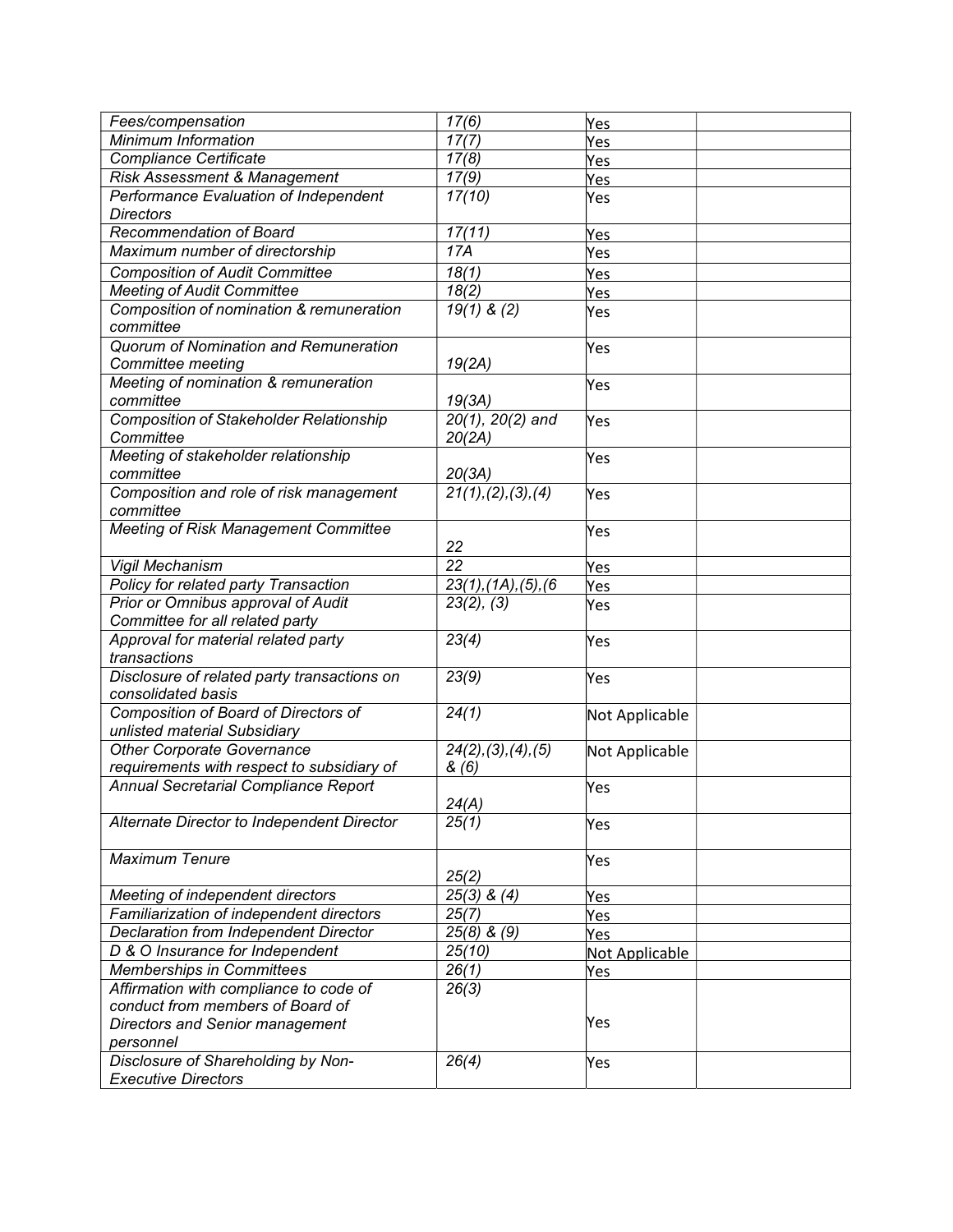| Policy with respect to Obligations of<br>directors and senior management | 26(2) & 26(5) | Yes |  |
|--------------------------------------------------------------------------|---------------|-----|--|
| Other Information                                                        |               |     |  |
|                                                                          |               |     |  |

# III Affirmations:

The Listed Entity has approved Material Subsidiary Policy and the Corporate Governance requirements with respect to subsidiary of Listed Entity have been complied. - Yes

| <b>Other Information</b> |  |
|--------------------------|--|

| Name               | <b>ASHWINI KUMAR</b>                              |
|--------------------|---------------------------------------------------|
| <b>Designation</b> | <b>Company Secretary &amp; Compliance Officer</b> |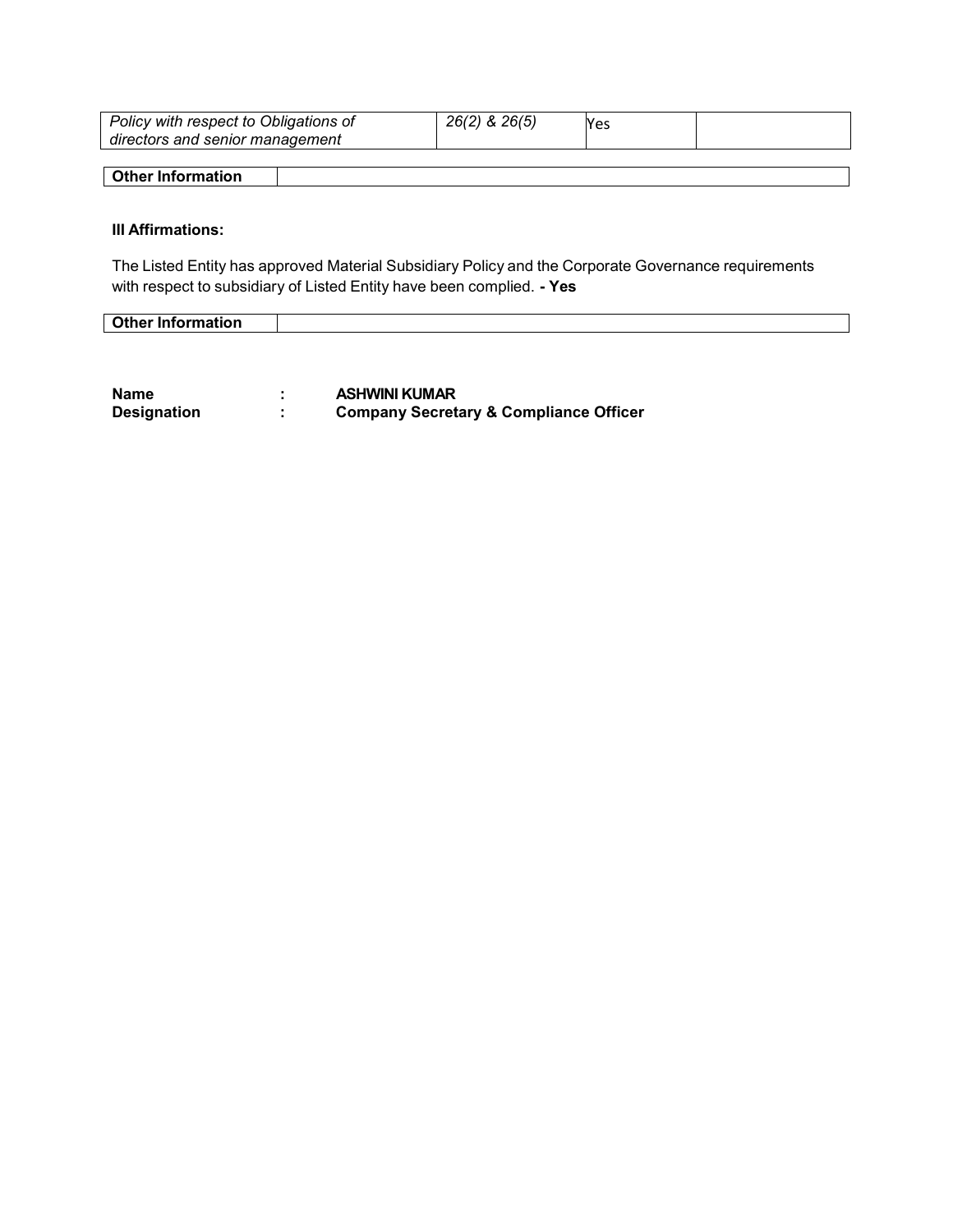| <b>ANNEXURE IV</b>                                                                             |                                                                      |                                                                                                           |                                                         |                                                                        |                                                                      |                                                                                                         |                                                             |
|------------------------------------------------------------------------------------------------|----------------------------------------------------------------------|-----------------------------------------------------------------------------------------------------------|---------------------------------------------------------|------------------------------------------------------------------------|----------------------------------------------------------------------|---------------------------------------------------------------------------------------------------------|-------------------------------------------------------------|
| %symbol%                                                                                       |                                                                      | %companyName%                                                                                             |                                                         |                                                                        |                                                                      | %quarterEnded%                                                                                          |                                                             |
| (A) Any loan or any other form of debt advanced by the listed entity directly or indirectly to |                                                                      |                                                                                                           |                                                         |                                                                        |                                                                      |                                                                                                         |                                                             |
| Aggregate amount advanced during six months                                                    |                                                                      |                                                                                                           | Balance outstanding at the end of six months            |                                                                        |                                                                      |                                                                                                         |                                                             |
| Promoter or<br>any other<br>entity<br>controlled by<br>them                                    | Promoter<br>Group or<br>any other<br>entity<br>controlled<br>by them | <b>Directors</b><br><i>(including</i><br>relatives)<br>or any<br>other<br>entity<br>controlled<br>by them | KMPs or<br>any other<br>entity<br>controlled<br>by them | Promot<br>er or<br>any<br>other<br>entity<br>controll<br>ed by<br>them | Promoter<br>Group or<br>any other<br>entity<br>controlled<br>by them | <b>Directors</b><br><i>(including)</i><br>relatives) or<br>any other<br>entity<br>controlled by<br>them | <b>KMPs or any</b><br>other entity<br>controlled by<br>them |
|                                                                                                |                                                                      |                                                                                                           |                                                         |                                                                        |                                                                      |                                                                                                         |                                                             |

(B) Any guarantee/ comfort letter (by whatever name called) provided by the listed entity directly or indirectly, in connection with any loan(s) or any other form of debt availed by:

| ,,                                                                                                       | $\ddot{\phantom{1}}$                        |                                                      |                                                                                                |
|----------------------------------------------------------------------------------------------------------|---------------------------------------------|------------------------------------------------------|------------------------------------------------------------------------------------------------|
| <b>Entity</b>                                                                                            | Type (guarantee, comfort letter<br>$etc.$ ) | Aggregate amount of<br>issuance during six<br>months | <b>Balance outstanding at the</b><br>end of six months (taking into<br>account any invocation) |
| Promoter<br>or<br>other<br>any<br>entity<br>controlled<br>by<br>them                                     |                                             |                                                      |                                                                                                |
| Promoter<br>Group or any<br>other<br>entity<br>controlled<br>by<br>them                                  |                                             |                                                      |                                                                                                |
| <b>Directors</b><br>(including<br>relatives)<br>or<br>other<br>any<br>entity<br>controlled<br>by<br>them |                                             |                                                      |                                                                                                |
| KMPs or any<br>other<br>entity<br>controlled<br>by<br>them                                               |                                             |                                                      |                                                                                                |

 (C) Any security provided by the listed entity directly or indirectly, in connection with any loan(s) or any other form of debt availed by: